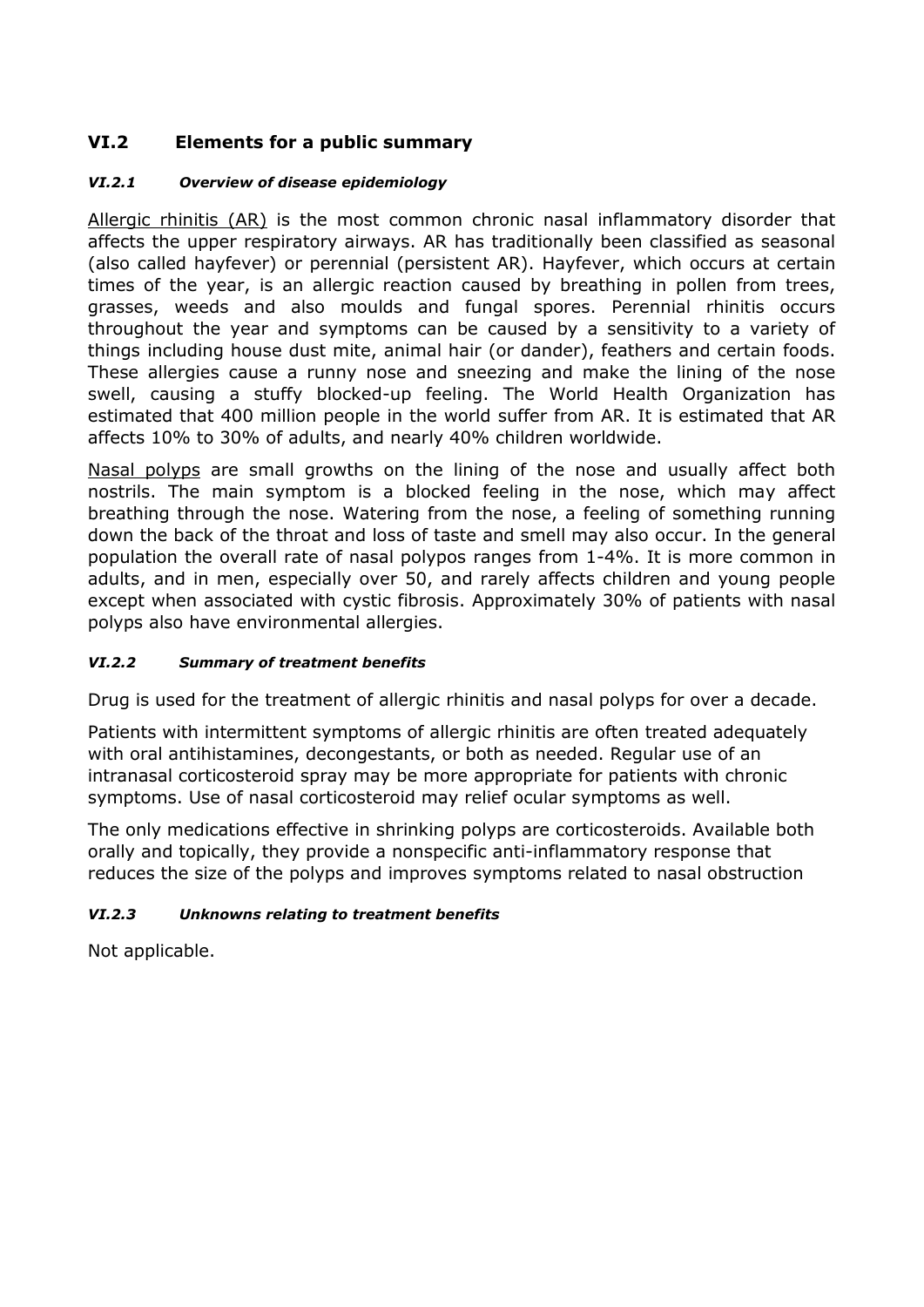## *VI.2.4 Summary of safety concerns*

### **Important identified risks**

| <b>Risk</b>                                                                                                                                                                                                          | What is known (Including reason why<br>it is considered a known risk)                                                                                                                                                                                                                                                                                  | <b>Preventability</b>                                                                                                                 |
|----------------------------------------------------------------------------------------------------------------------------------------------------------------------------------------------------------------------|--------------------------------------------------------------------------------------------------------------------------------------------------------------------------------------------------------------------------------------------------------------------------------------------------------------------------------------------------------|---------------------------------------------------------------------------------------------------------------------------------------|
| Damage of the partition in the<br>nose that separates the nostrils<br>(nasal septum perforation)                                                                                                                     | This effect can occur in relation to<br>mometasone furoate. Usually, this effect<br>is related to long term use of the<br>corticosteroid nasal sprays. If affected by<br>this adverse effect, stuffy/blocked nose,<br>crusting, episodes of nose-bleeds, smelly<br>discharge from the nose, or a whistling<br>sound during nasal breathing can appear. | Long term use should be<br>avoided.<br>Mometasone furoate<br>nasal spray is not<br>recommended in case of<br>nasal septum perforation |
| Slowing of growth in children<br>(growth retardation)                                                                                                                                                                | Long term use of nasal steroids at high<br>doses may cause slowing of growth in<br>children. Child's height should be checked<br>at intervals during treatment and the dose<br>should be reduced if any effects are seen.                                                                                                                              | Long term use should be<br>avoided.                                                                                                   |
| Ocular events: clouding of the<br>eye lens (cataract), increase in<br>pressure in the eye (glaucoma),<br>and damages of vascular<br>partition of the eye globe<br>(chorioretinal disorder)                           | Treatment with corticosteroid nasal sprays<br>like mometasone furoate has led to an<br>increase in pressure in the eye<br>(glaucoma) and/or clouding of the eye<br>lens (cataracts), causing visual<br>disturbances.                                                                                                                                   | Long term use should be<br>avoided.                                                                                                   |
| Psychiatric and behavioural<br>events: state of increased mental<br>and muscular activity<br>(psychomotor hyperactivity),<br>sleeping problems (sleep<br>disorder), nervousness (anxiety),<br>depression, aggression | Drugs from corticosteroids class can cause<br>physical and psychological effects<br>including state of increased mental and<br>muscular activity, sleeping problems,<br>nervousness, depression, and aggression<br>(particularly in children). This often<br>happens if high doses are used for longer<br>periods.                                     | Long term use should be<br>avoided.                                                                                                   |

#### **Important potential risks**

| <b>Risk</b>                                     | What is known (Including reason why it is considered a<br>potential risk)                                                                                                                                                                                                                                                                                                                                                                                                                                                                                                                                                                                |
|-------------------------------------------------|----------------------------------------------------------------------------------------------------------------------------------------------------------------------------------------------------------------------------------------------------------------------------------------------------------------------------------------------------------------------------------------------------------------------------------------------------------------------------------------------------------------------------------------------------------------------------------------------------------------------------------------------------------|
| Blood sugar level increased<br>(hyperglycaemia) | It is known that drugs from corticosteroids (glucocorticoid) class can<br>cause increased blood sugar levels in patients with and without<br>diabetes, especially at high doses, long term use and systemically<br>used corticosteroids (by mouth or by injections). Though<br>mometasone furoate nasal spray suspension belongs to corticosteroid<br>class of drugs, the risk that its use will cause this effect is very low<br>because the amounts of drug that absorb into body are very small.<br>However, if thirst and increased urination are noticed, especially at<br>the beginning of the treatment, blood sugar levels should be<br>checked. |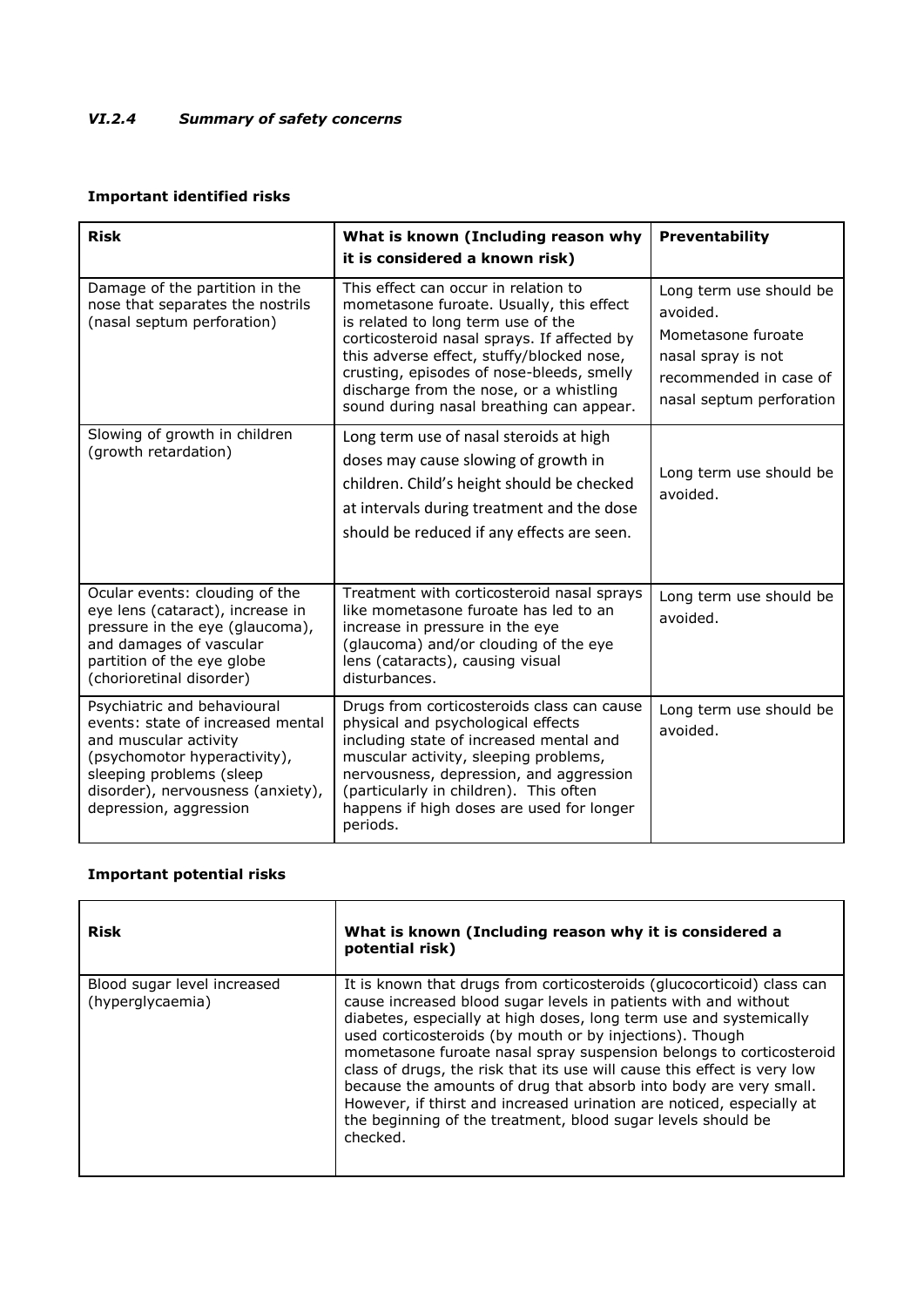| Adrenal gland function decreased<br>(adrenal suppression)                                                                                        | When starting mometasone furoate nasal spray, the patient may be<br>advised by the doctor to stop other corticosteroid medicines<br>previously used for allergy (either by mouth or injection). This may<br>cause inadequate functioning of adrenal gland and lowering amounts<br>of adrenal hormones being produced. A few people may suffer some<br>undesirable effects, such as joint or muscular pain, weakness and<br>depression. Treatment with higher than recommended doses of<br>mometasone furoate may also cause this effect. |
|--------------------------------------------------------------------------------------------------------------------------------------------------|------------------------------------------------------------------------------------------------------------------------------------------------------------------------------------------------------------------------------------------------------------------------------------------------------------------------------------------------------------------------------------------------------------------------------------------------------------------------------------------------------------------------------------------|
| Allergic reactions<br>(hypersensitivity including<br>anaphylactic reaction)                                                                      | As with any other drug used, allergic reactions such as itchy,<br>watering eyes or patches of red and itchy skin can appear during the<br>use of mometasone furoate.                                                                                                                                                                                                                                                                                                                                                                     |
|                                                                                                                                                  | Immediate hypersensitivity (allergic) reactions may<br>occur after use of this product. These reactions may be<br>severe. You should stop taking mometasone furoate<br>nasal spray and get immediate medical help if you<br>experience symptoms such as: swollen face, tongue or<br>pharynx, trouble swallowing, hives, wheezing or trouble<br>breathing                                                                                                                                                                                 |
| Risk of infection when used in<br>immunocompromised patients                                                                                     | While using Mometasone Furoate Nasal Spray, take special care                                                                                                                                                                                                                                                                                                                                                                                                                                                                            |
|                                                                                                                                                  | - if you have or have ever had tuberculosis                                                                                                                                                                                                                                                                                                                                                                                                                                                                                              |
|                                                                                                                                                  | - if you have any other type of infection                                                                                                                                                                                                                                                                                                                                                                                                                                                                                                |
|                                                                                                                                                  | - if you are coming into contact with anyone who has measles or<br>chickenpox; contact should be avoided.                                                                                                                                                                                                                                                                                                                                                                                                                                |
| Use of mometasone in the<br>presence of existing infections<br>(nose infection, ocular viral<br>infections, tuberculosis or other<br>infections) | Mometasone nasal spray should not be used if there is an existing<br>infection in your nose. You should wait until the infection is resolved<br>before you start using the nasal spray.                                                                                                                                                                                                                                                                                                                                                  |
|                                                                                                                                                  | The doctor should be consulted before taking the medicine if the<br>patient has or have ever had tuberculosis, if he has herpes simplex<br>(virus) infection of the eye or any other type of infection.                                                                                                                                                                                                                                                                                                                                  |

# **Missing information**

| <b>Risk</b>                     | What is known                                                 |
|---------------------------------|---------------------------------------------------------------|
| Use in children younger than 3  | The safety and efficacy of Mometasone Furoate Nasal Spray in  |
| years                           | children under 3 years of age have not been established.      |
| Use during pregnancy or breast- | Pregnant and breast-feeding women should not use mometasone   |
| feeding                         | furoate nasal spray unless advised otherwise by their doctor. |